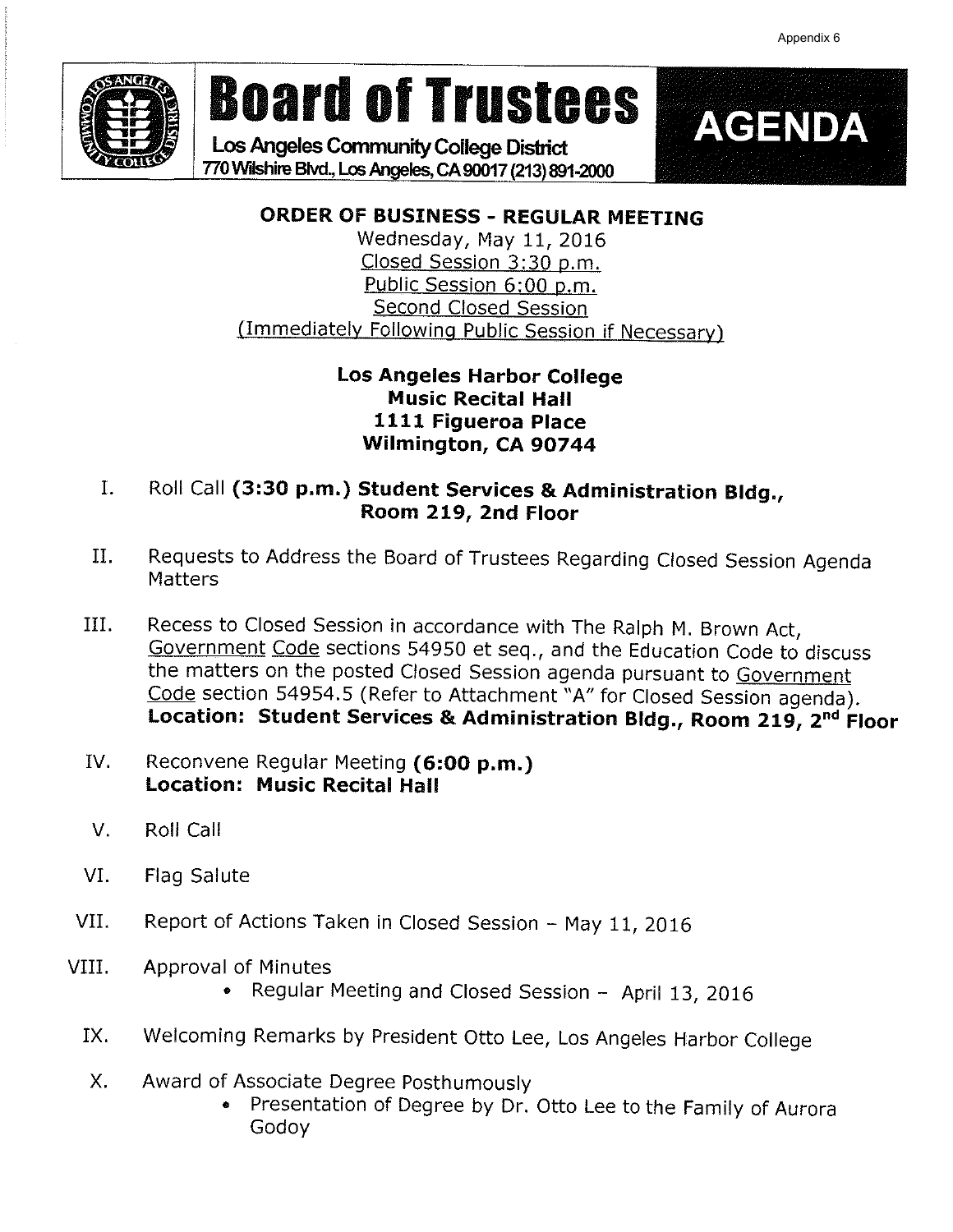- XI. Reports from Representatives of Employee Organizations at the Resource Table
- XII. Announcements from the College Presidents
- XIII. Public Agenda Requests A. Oral Presentations
	- B. Proposed Actions
- XIV. Requests to Address the Board of Trustees Multiple Agenda Matters
- XV. Recess to Committee of the Whole
	- A. Roll Call
	- B. Public Speakers
	- C. Presentation/Reports
		- . Addressing the Academic and Facilities Needs at LACCD to Promote Student Success
	- D. Other Business
	- E. Adjournment
- XVI. Reconvene to Regular Meeting of the Board of Trustees
- XVII. Reports and Recommendations from the Board
	- . Reports of Standing and Special Committees
	- » Proposed Actions
		- BT1. Resolution District Classified Employees Retirement<br>BT2. Resolution Reaffirming the Role of the Student Trust
		- Resolution Reaffirming the Role of the Student Trustee Pursuant to Education Code Section 72023.5
		- BT3. Resolution Asian/Pacific American Heritage Month<br>BT4. Resolution Mexican-American Heritage Week and
		- Resolution Mexican-American Heritage Week and Recognition of Cinco de Mayo
		- BT5. Resolution National Police Week and National Peace Officers Memoriai Day - May 15-21, 2016
		- BT6. Resolution Gay, Lesbian, Bisexual, and Transgender Pride Month
		- BT7. Resolution Classified School Employee Week<br>BT8. Resolution National Nurses Week
		- Resolution National Nurses Week
		- BT9. Resolution in Support of a Safe and Welcoming Environment for All Los Angeles Community College District Students
		- BT10. Resolution in Support of LACCD Foster Youth Students' **Success**
		- BT11. Board Member Hardship Absence
		- BT12. Conference Attendance Authorization and Ratification for Travel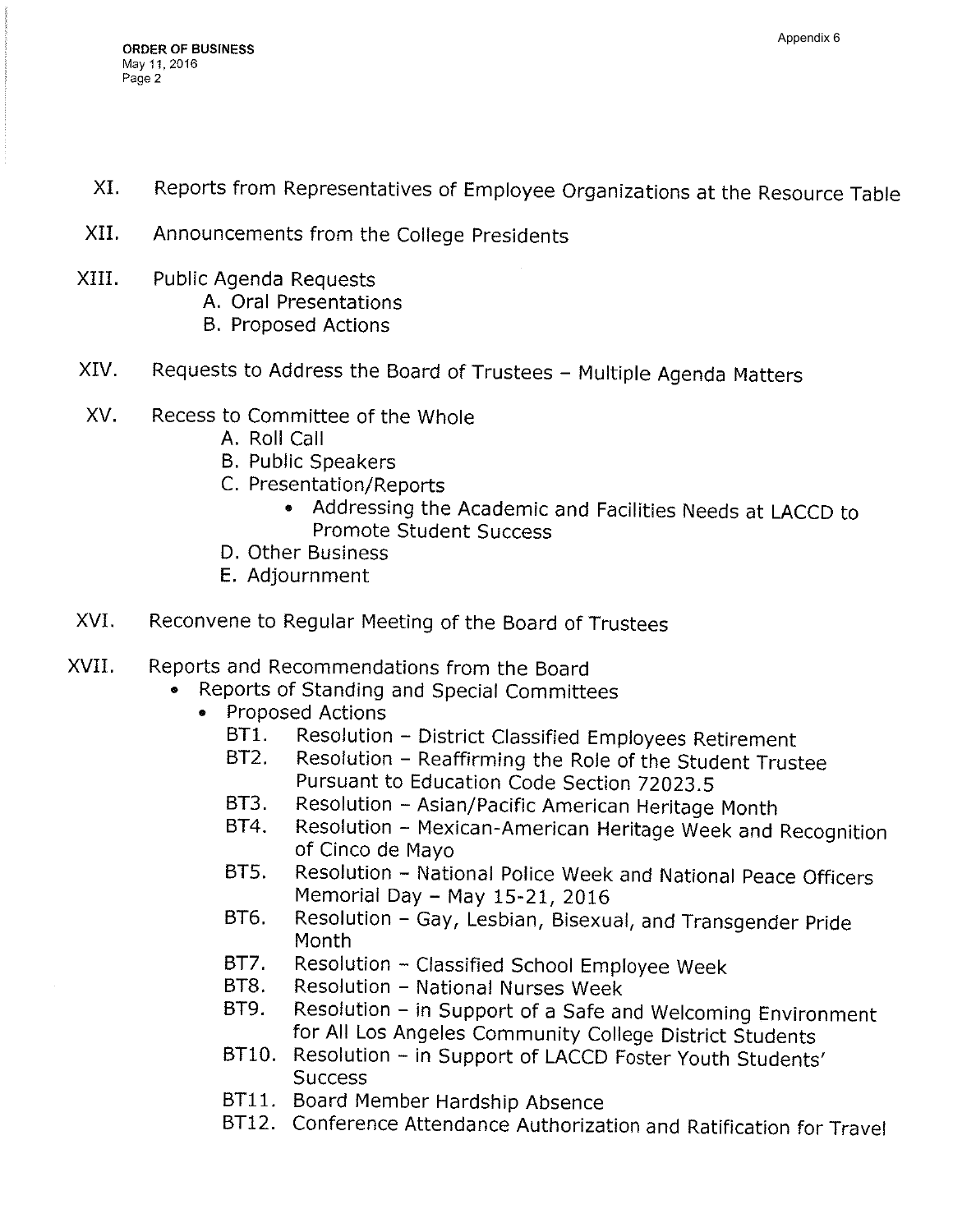### XVIII. Reports from the Chancellor and College Presidents

- » Report from the Chancellor regarding activities or pending issues in the District
	- o College Presentation:
		- Performance by Professor Byron Smith and students of Harbor College's Music Department
- XIX. Consent Calendar

Matters Requiring a Majority Vote

- BF1. Ratify Budget Revisions and Appropriation Transfers<br>BF2. Amend Board Rule Chanter VII Article VI Budget and
- Amend Board Rule Chapter VII Article VI Budget and Finance
- BSD1. Ratify Business Services Actions
- BSD2. Approve Business Services Actions
- FPD1. Approve Facilities Planning and Development Report<br>FPD2. Authorize Amendments to Master Procurement and
- Authorize Amendments to Master Procurement and Service Agreements
- FPD3. Adopt Resolution Authorizing the Buyout of the Northwest Parking Solar Photovoltaic Power Plant at East Los Angeles **College**
- FPD4. Authorize Resolution in Support of City of Los Angeles Street Lighting Maintenance District
- HRD1. Personnel Services Routine Actions
- HRD2. Authorize Status Advancement of Contract Faculty Members
- HRD3. Approve Disciplinary Action Regarding Classified Employees
- ISD1. Approve New Educational Courses and Programs<br>ISD2. Approve Out-of-State Student Travel
- Approve Out-of-State Student Travel
- PC1. Personnel Commission Action
	- Correspondence
- XX. Recommendations from the Chancellor

General Matters

CH1. Suspend Board Rule 2801 (C) and in Accordance with Board Rule 2801 (A) (1), Approve the Resolution Renaming the Student Success and Retention Center at East Los Angeles College as Ernest H. Moreno Language Arts and Humanities

Matters Requiring a Super Majority Vote

- CH2. Authorize the Sale of Used Library Books<br>BF3. Authorize Encumbrances
- Authorize Encumbrances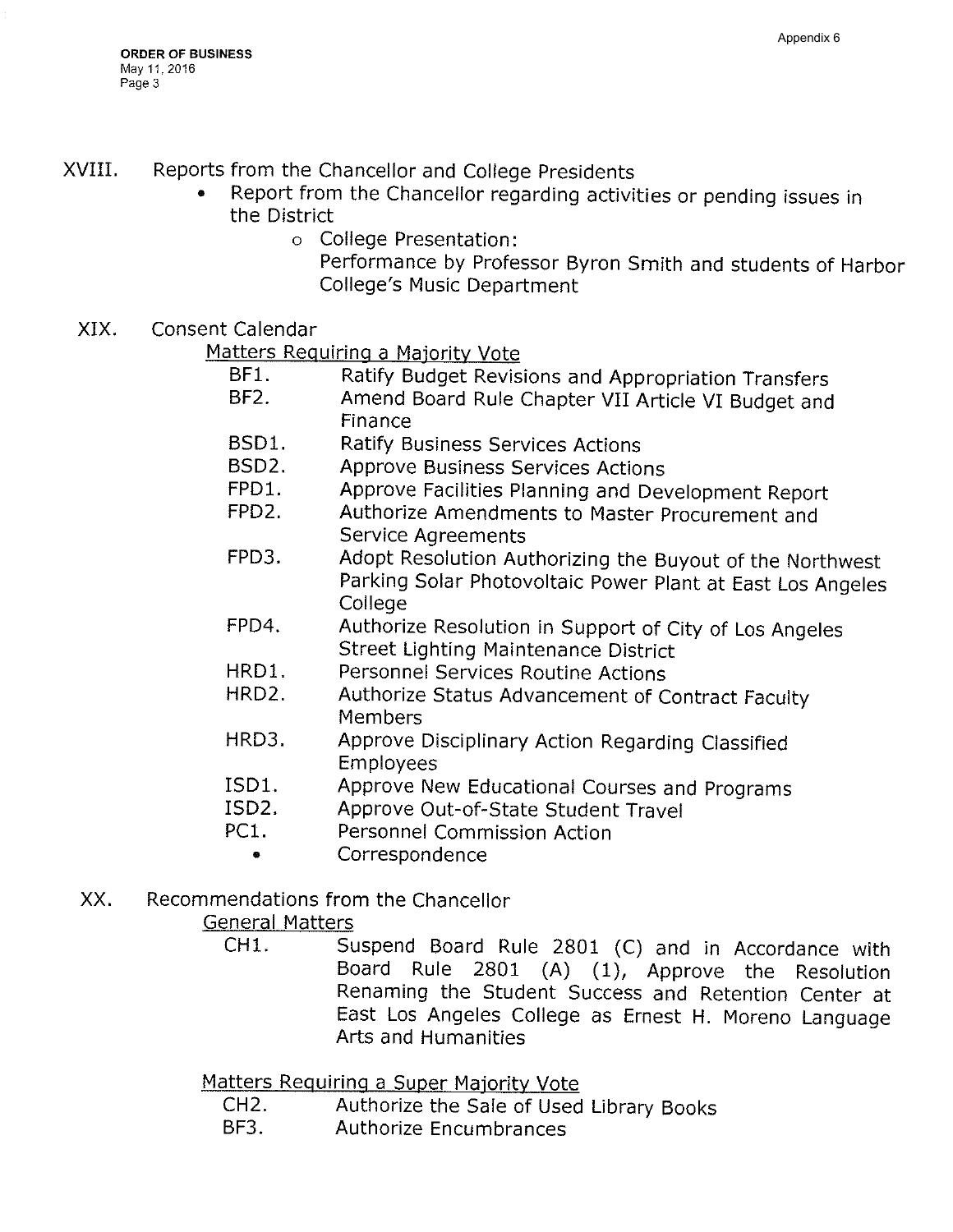- XXI. Notice Reports and Informatives
	- BT/A. [Notice] Adopt the 2016-2017 Calendar for the Board of Trustees Regular and Committee Meetings
	- HRD/A. [Informative] Third Year Probationary Contract Faculty Automatic Status Advancement
	- HRD/B [Collective Bargaining Informative] Proposal of the Joint Labor/Management Benefits Committee to the Los Angeles Community College District Regarding Reopening the 2014-2017 Master Benefits Agreement
	- HRD/C. [Notice] Amend Board Rule Chapter X Article III-Selection Policies
	- ISD/A. [Informative] Ratification of Out-of-State Student Travel
- XXII. Announcements and Indications of Future Proposed Actions by Members of the Board of Trustees
- XXIII, Adjournment

"^j^ "^^^ \*^^" ^^^ ^^" ^^' \* ^ \* \* 31; \* \* \* \* \* \* ^^s- ^^" "^T^" "^1^ \*^T^ \* \* \* \* \* \* \* \* \*

#### Next Regularly Scheduled Board Committee Meetings Wednesday, May 25, 2016 Educational Services Center 770 Wilshire Blvd. Los Angeles, CA 90017

Budget & Finance Committee  $3:00$  p.m.  $-4:45$  p.m. Board Room

Institutional Effectiveness & Student Success Committee  $3:00$  p.m.  $-4:45$  p.m. 6<sup>th</sup> Floor Large Conference Room

> Legislative & Public Affairs Committee  $5:00$  p.m.  $-6:45$  p.m. 6<sup>th</sup> Floor Large Conference Room

Facilities Master Planning & Oversight Committee  $5:00$  p.m.  $-6:45$  p.m.

\* ^ \* \* \*: \* \* \* \* \* \* \* \* ^ \* \* \* it; \* \* \* \* \* \* \* \*: \* \* \* \* \*

In compliance with Government Code section 54957.5(b), documents made available to the Board after the posting of the agenda that relate to an upcoming public session item will be made available by posting on the District's official bulletin board located in the lobby of the Educational Services Center